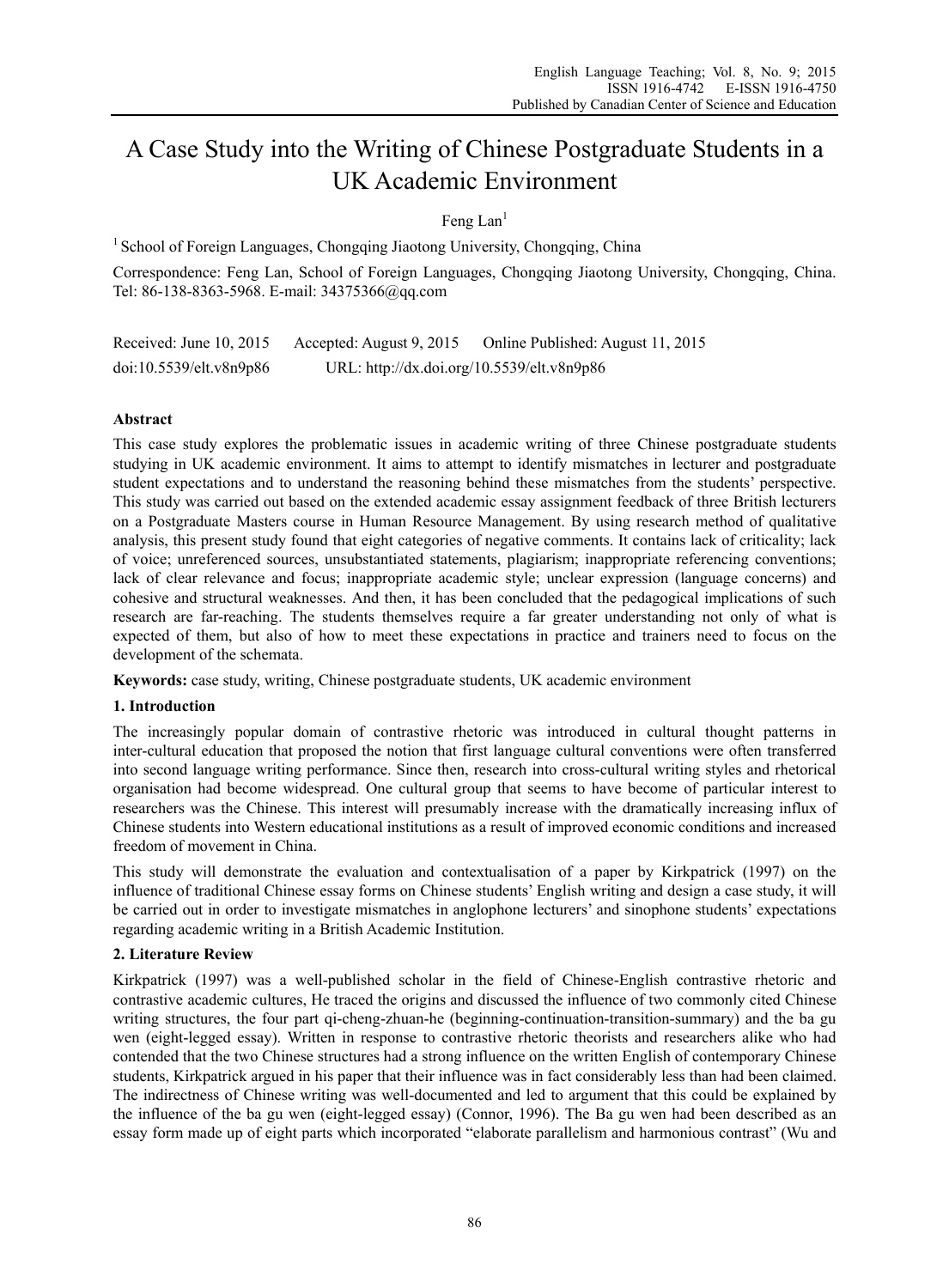Rubin, 2014, p. 153) leading to indirectness in discussing themes and answering questions. It was widely agreed that the ba gu wen became a regulated exam style of the Ming (1368-1644) and Qing (1644-1911) dynasties (Kirkpatrick, 1997; Connor, 1996). Chronologically speaking, Kirkpartick asserted that the qi-cheng-zhuan-he predates the ba gu wen by several centuries, tracing it back to the Tang dynasty (618-907). For this reason his paper focused primarily on the influence on Chinese students' English writing of the latter form to the relative exclusion of the former. He did not however acknowledge that the origins of the qi-cheng-zhuan-he were "difficult to unravel" and that Chinese scholars were not unanimous on this issue, they considered the ba gu wen to predate the qi-cheng-zhuan-he (Connor, 1996).

Supporters of Kaplan's theory (1966) that the indirectness of Chinese students' English writing was due to the influence of the ba gu wen (Wu & Rubin, 2014; Young, 1994). Although their opinions did not appear to be based on substantially valid and reliable empirical research, the ba gu wen did feature heavily in the contrastive rhetoric literature when researching Chinese students, however it seems that more and more scholars either considered Kaplan's original proposition as an oversimplification of reality, or dismissed it completely. Interestingly, it was argued that Kaplan himself recognised that his original theory was an oversimplification although he was not prepared to dismiss it entirely. Kirkpatrick, by contrast, identified three principal arguments against Kaplan and his supporters: the difficulty of the ba gu wen for the average writer; its lack of acceptance by Chinese scholars who considered it to hold no place whatsoever in China's intellectual history except as a glaring example of demerit, and the strong post-ba gu wen influence of Western ideas and Western rhetorical models on the mainland Chinese. This argument was echoed in a study by Mohan and Lo (1985) who argued strongly, based on research with Chinese students in Hong Kong that the organisational pattern of Chinese writing did not differ markedly from that of English. Although Kirkpatrick's paper introduced some very interesting observations relating to the global rhetorical structure of text, its main purpose was to dismiss the proposition that traditional Chinese writing styles have a significant effect on Chinese students' English writing. Therefore, it did not attempt to explain the causes of other commonly recognised tendencies in Chinese writers' English redaction. It is important to look to the wider literature for research into these issues.

A number of studies had been carried out attempting to determine common characteristics in Chinese students' extended English writing, often based on Sinophone students studying in an Anglophone academic context. It had been recognised that the difficulties faced by such students go far beyond the purely linguistic (Smith & Smith, 1999) into, among others, such issues as indirectness, lack of personal disclosure and voice, lack of criticality and over reliance on sources often leading to plagiarism (O'Connell & Jin, 2001).

## **3. Method**

#### *3.1 Research Questions*

Ferris et al. (1997) acknowledged that teacher response to student writing was a vital but neglected aspect of second language compositional research. Therefore the purpose of this research study was to carry out an investigation into mismatches between UK lecturers' and Chinese students' expectations concerning the requirements of extended academic essay writing in practice. The following research questions were therefore identified:

a) Based on lecturer feedback and commentary, which features of Chinese students' English essays are identifiable as weaknesses from a Western academic perspective?

b) Using group interview method with the students, how do they perceive these 'weaknesses'?

c) Through the understanding of the origins of these 'mismatches' in expectations, what are the pedagogical implications?

## *3.2 Research Philosophy and Approach*

Prior to carrying out research, certain ontological and epistemological decisions have to be made (Collis & Hussey, 2013: 49). Since the aim of this action research study was to attempt to identify mismatches in lecturer and postgraduate student expectations and to understand the reasoning behind these mismatches from the students' perspective, it was felt appropriate to tend towards an interpretivist philosophy (Cohen et al., 2003), taking an inductive approach and gathering qualitative data. The strength of this approach it has been argued is that it allows a richer, more in-depth understanding of the complexities of phenomena. However critics of the interpretivist paradigm identify a major weakness in that the data collected is specific to the particular case studied therefore caution should be taken when generalising it to a population, and hence reliability can be low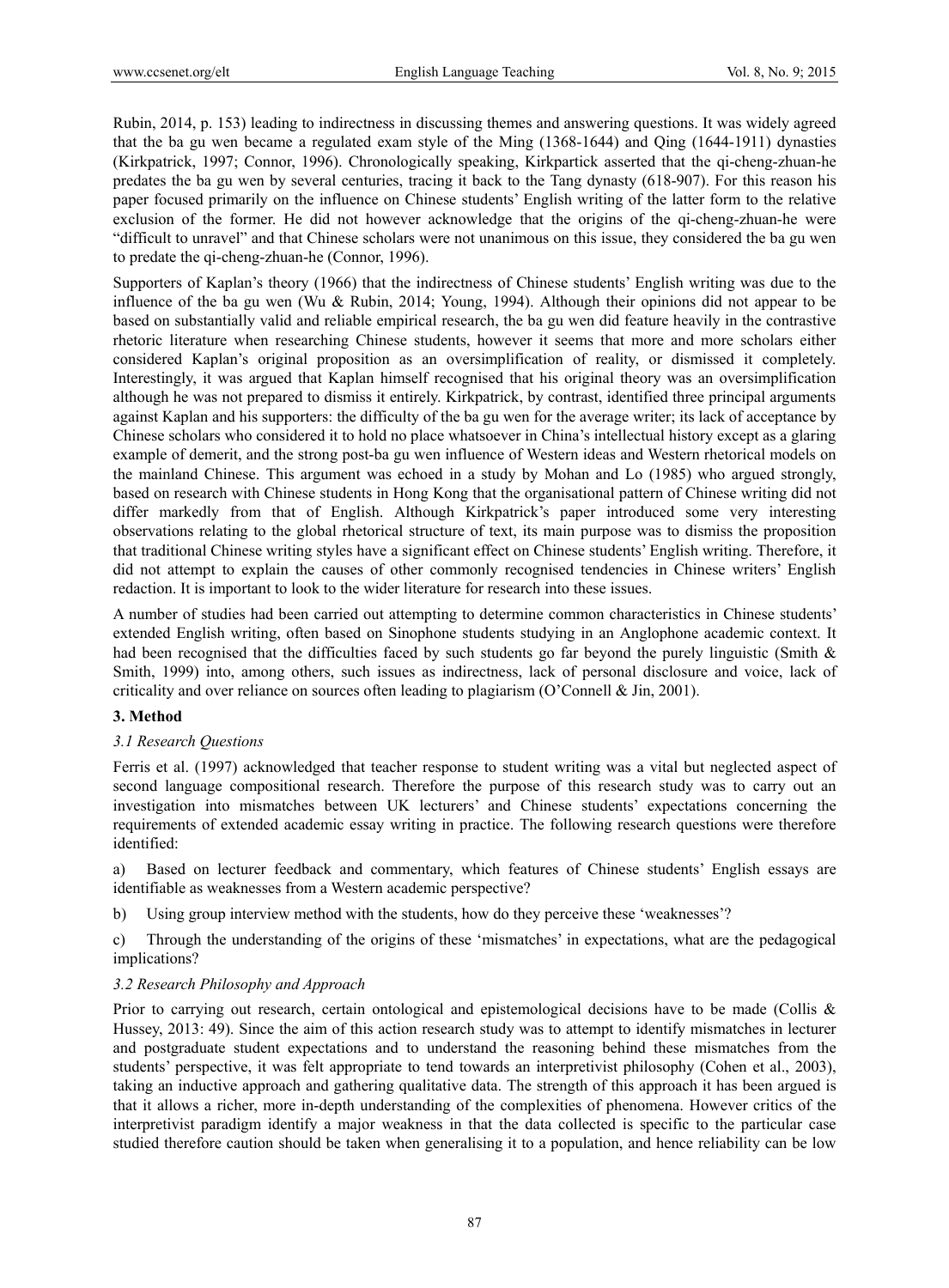#### (Strauss & Corbin, 1990).

#### *3.3 Sample and Research Strategy*

This study was carried out based on the extended academic essay assignment feedback of three British lecturers on a Postgraduate Masters course in Human Resource Management. The course began in October 2014 with a culturally and linguistically mixed cohort of twenty-six students of which five are of Chinese nationality. It was noticed that three of the five Chinese students were finding the assignment tasks problematic and the work they were submitting was not meeting the academic standards required by the lecturers. They were therefore selected as the sample for this study. This method of sampling was known as purposive sampling as the cases included have been handpicked because they satisfy the researcher's needs (Cohen et al., 2003). It should be noted that this method of sampling did not pretend to represent the wider population since it is deliberately selective.

The research was carried out in two stages. The first stage involved the analysis of lecturer feedback on nine assignments (three students x three lecturers) in order to identify features of the students' essays that the lecturers judged to be in conflict with the assessment requirements of the course, and thus their own academic expectations. The results of this analysis allowed the researcher to further develop the research questions that were used in the second stage. The second stage of the research involved a recorded group interview with the three Chinese students aimed at gaining an insight into their perspectives on the issues identified in the analysis of the lecturers' feedback. Since the author had noticed that the three Chinese students were having difficulties meeting the requirements of the course, requested that a four-hour academic writing workshop take place. The entire workshop was recorded with a digital voice recorder, the students' permission had been previously granted for ethical reasons. The first hour of the workshop was set aside for directly addressing the research questions in a formalised focus group format. A focus group was a form of group interview in which the participants discussed together topics supplied by the interviewer, in contrast to a conventional group interview which tended to be more backwards and forwards between the interviewer and the group. Through this interaction relevant data emerges and is useful for exploratory research of this nature (Cohen et al., 2003).

The subsequent three hours of the workshop were devoted to developing the students' understanding of essay writing in a UK academic context and to introduce strategies for successful study. It should be noted that a number of interesting insights were revealed in the second part of the workshop which have also been included in the findings and analysis section below.

## *3.4 Data Quality Issues*

When designing a case study, consideration needs to be given to issues of data quality (Saunders et al., 2003). Reliability and generalisability of qualitative data have been addressed earlier however it is important in interpretivist studies to give thought to the issue of validity. Studies have shown that one of the principal threats to validity is interviewer bias (Cohen et al., 2003) in which the interviewer tends to seek answers to support preconceived notions. Being aware of this issue, this present study attempted to avoid leading and potentially confusing questions and allowed the students to interact with minimal interruption.

Validity can also suffer as a result of the perceived relationship between the interviewer and the interviewee, particularly relevant for high power-distance cultures such as China (Hofstede, 1986). Since there was a risk that the teacher-student workshop context may have discouraged students from expressing their true feelings, an attempt was made to reduce this threat to validity through an initial 'ice-breaking' session with unthreatening general conversation, the development of an informal, relaxed atmosphere and an assertion that the information given in the session would remain confidential.

#### *3.5 Data Collection*

The first stage was the feedback on the assignments given from lecturers which was both as an overall commentary on formal assignment report sheets and as comments written on the scripts themselves (available upon request). Given the word limitations of this assignment, Appendix contains a detailed analysis of the lecturer feedback which identified eight categories of negative comment: lack of criticality; lack of voice; unreferenced sources, unsubstantiated statements, plagiarism; inappropriate referencing conventions; lack of clear relevance and focus; inappropriate academic style; unclear expression (language concerns); cohesive and structural weaknesses.

Having analysed and identified the lecturer feedback, the students were subsequently invited to discuss the eight categories of criticism from their perspective.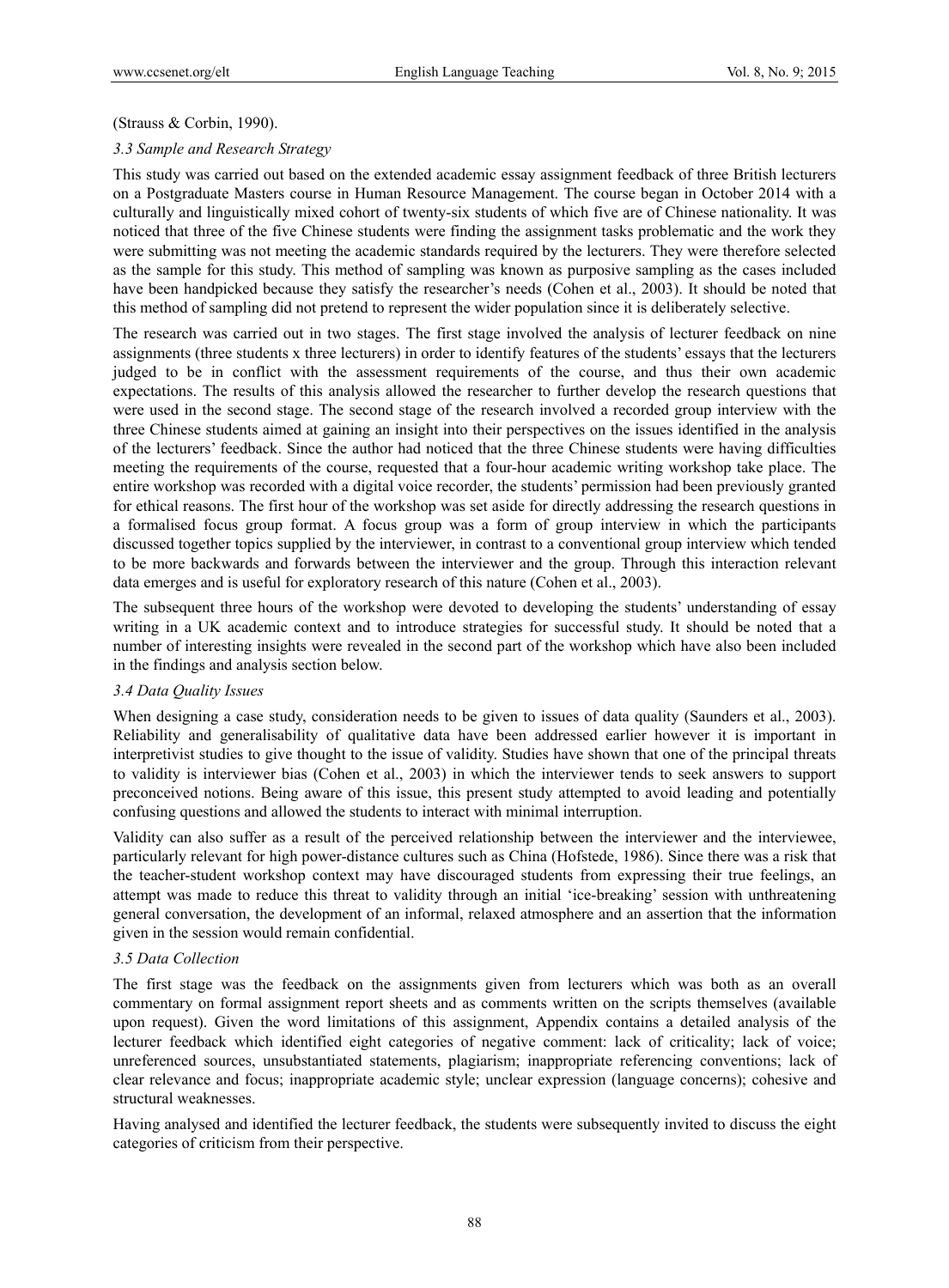The second stage was analysis of students' perceptions. The initial questions posed by the researcher aimed at establishing the students' previous writing experience. The students were asked the questions:

## *"Have you written essays in English or Chinese before?"*

All three students responded that they had had very limited experience of essay writing in China. They had all previously been economics majors in which the majority of assessment was carried out through written tests designed to assess their memorisation of facts and ratios. On the rare occasions that they were asked to produce an extended piece of written work, the sources were provided for them and they were not required to look any further into the academic literature. Student B noted that there were very limited sources available to students at her Chinese university, a sentiment shared by the other two students.

Since English has become a compulsory discipline in China, they were all required to write one final English essay to graduate from university. However this was not based on academic sources and Students A and C admitted to having memorised a model essay prior to the exam and attempted to replicate it word for word in the exam.

## *"Did you do practice essays before the exam?"*

The answer to this question was a resounding 'no'. The students presumed that the reason was because their English classes were very large (from 50-150) and therefore the time investment for marking by the teachers would have been too great. It had been confirmed by most English teachers in Chinese College that insufficient time was granted for marking and commenting on individual students' written work. Rather the teacher would set a written task for the students and then provide a model answer on the board. According to the study the teacher in question had the 'correct' model in her mind before she even set the written task and went so far as to recommend "students with low proficiency should try to memorise some model writings, so you can write with more ease".

#### *"Have you heard of the ba gu wen? How does it influence your writing?"*

The students' opinion was that the ba gu wen was an old fashioned writing structure that has absolutely no influence on their own writing. Student A pointed out that only Chinese literature majors have any contact with this kind of writing structure. Interestingly, Student C likened the ba gu wen to the Western system of report writing which also has a fixed structure.

#### **4. Results**

Having discussed more general issues of writing with the students, attention turned to the eight categories of weakness identified in the lecturer feedback.

## *4.1 Criticality*

## *"Have you heard of the term criticality? If so what do you understand by this?"*

All three students admitted that they had been introduced to the term 'criticality' as it had featured heavily in their assignment briefs and in the assignment seminars run by the lecturers. Student B however expressed that it was still a very abstract concept, she understood that in this new academic environment she would have to be critical but had not been shown how. Students A and C agreed strongly with this observation.

In the workshop session following the interview, the researcher asked the students to look at a theoretical framework, in this case Tuckman's theory of group development, and consider any weaknesses or criticisms of the theory from their own experience. The students clearly had considerable difficulty with this task and were unable to contribute any ideas at all, leading to the question:

*"Have you ever been required to criticise academic theories or your lecturers before?"* 

Student B replied that it is not necessary to criticise theory and that a good student sometimes must forget their own opinions and not question their teacher or the teaching methods. Student C pointed out that one of the most important features of a good student in China is the ability to build strong social networks and live in harmony with others. Therefore she considered criticality not to be conducive to this aim. Further discussion revealed that all academic instruction the students had been exposed to was completely teacher centred and all assessment involved memorisation and rote learning of facts. When asked if this is typical of Chinese universities they were unsure although it certainly was true for their particular cases. Again the issue of class size was brought up which according to the students may dictate the teaching and assessment methods.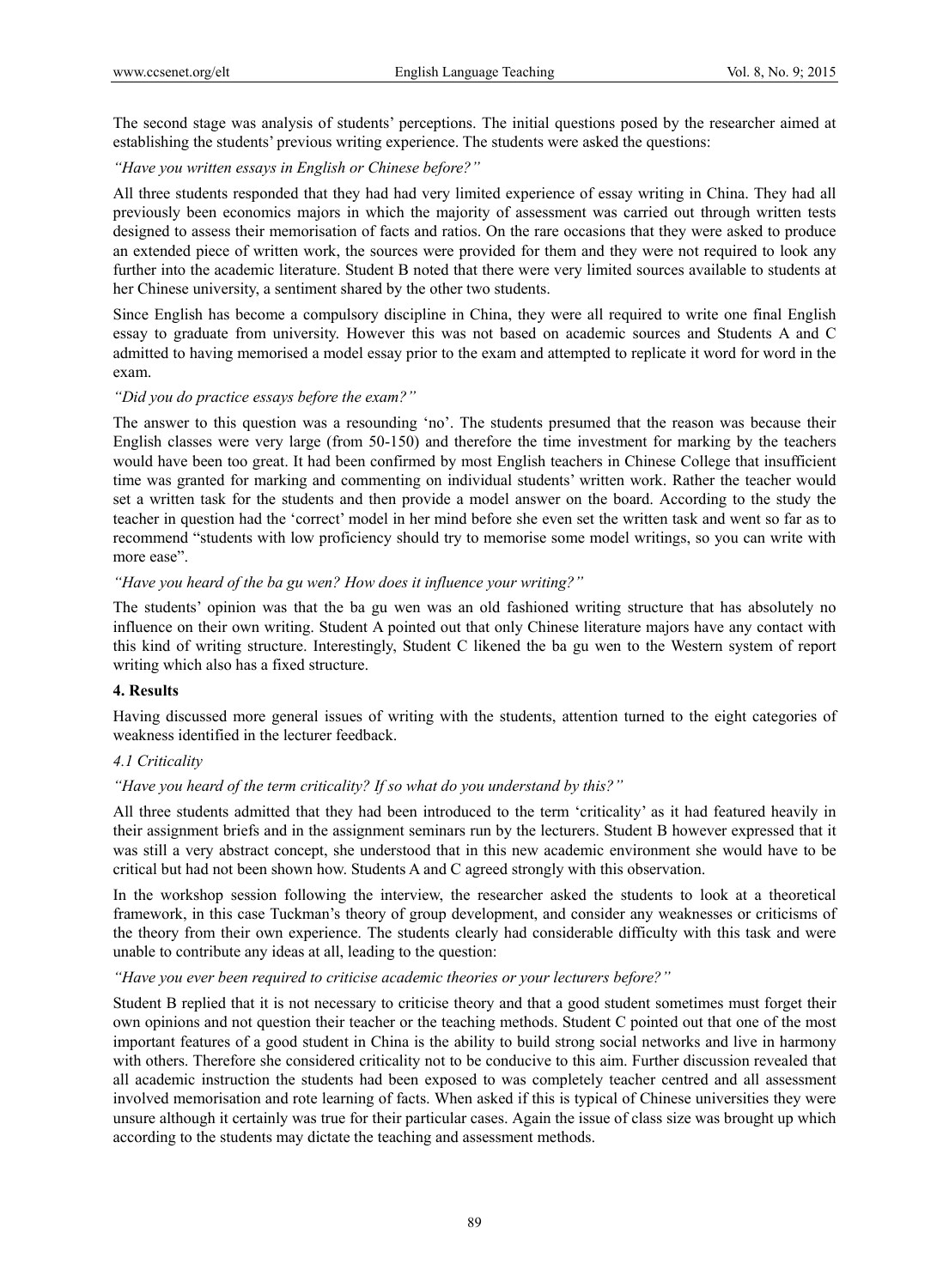The frequent lack of criticality among Chinese students is an issue that was very widely discussed in the literature, the data gathered in this study affirming results of previous research. Cortazzi and Jin (2014) argued that lack of criticality was intrinsically linked to the collectivist principles of the culture. Furthermore, the Chinese educational system was based on learning being seen as 'receiving' for one can only create on the basis of mastery rather than discovery. As a result, Chinese students were seldom actively encouraged to reflect critically on the work of academic superiors. Furthermore assessment in Chinese academic culture focused predominantly on rote-learning and memorisation rather than the highly valued skill in Western academia of critical thinking.

#### *4.2 Lack of Voice*

#### *"What do you understand by voice in academic writing?"*

All three students were very perplexed by the concept of voice. When the researcher expanded on the question with a brief definition of voice Student B became visibly agitated asserting that she had been explicitly instructed that English academic writing should be impersonal. Student A claimed to have used examples from her own experience in her writing but these had been dismissed by the lecturers as irrelevant anecdotes. Clearly the concept of voice caused considerable confusion to the students.

Literature pertaining to voice in Chinese writing again alludes heavily to the cultural emphasis on the collective value, in which it is regarded as "selfish" if a student overtly expresses a personal opinion or writes from a personal perspective. This often leads to the construction of a jigsaw of points with no individual voice, reminiscent of the lecturer's jumble of slogans patched together analogy that can be seen in Appendix. Results from this study also reveal that Chinese postgraduate students who did not even have the concept of voice, much less the skill to engineer it into their writing.

## *4.3 Unreferenced Sources, Unsubstantiated Statements, Plagiarism*

## *"Some of the lecturers' comments indicate that they suspect plagiarism in your work. What do you understand by plagiarism?"*

Student C admitted instantly that she had directly copied passages of her assignment although she considered this not to be plagiarism because she had cited the source in the bibliography. Her genuine surprise was evident when told that copying in such a way is considered plagiarism in the UK. It also became apparent on further discussion that all three students were experiencing difficulties coping with the level of academic language encountered and were therefore having to resort to verbatim copying of large sections of sources seemingly with limited comprehension of their semantic content.

## *"Why do you think the lecturers have often written 'source?' in the margin of your essays?"*

The subsequent discussion about this topic revealed a significant misunderstanding of the nature of English academic writing. It was clear that the students had misunderstood the importance of substantiating their claims and grounding their arguments in theory. By contrast they assumed that it was more important to demonstrate the maturity of their own thinking and opinions. In the subsequent workshop session considerable surprise was obvious when the students were shown a sample English academic essay in which all material from sources was highlighted (representing about 85%).

Again much has been written about the frequently witnessed over-reliance on sources and plagiarism in Chinese students' English writing. While the students demonstrated little understanding that they were committing an academic offence. There is much speculation as to the reasoning behind this phenomenon, however three salient points seems to emerge. Firstly, in the Chinese education system it is not wrong to incorporate other's ideas into one's own work because collective achievement is valued and intellectual property is regarded as public property. Secondly, it is proposed that Chinese students have been educated in a tradition where there is great respect for sources and authorities, and also a high degree of shared knowledge, among educated people, of what the sources are and what they say. When writers draw on sources like these without explicit attribution, they are not claiming that the ideas originated with them, for their readers are expected to share this knowledge, and it would therefore be patronising to remind them where it came from. Therefore by not citing sources, the student is showing respect to both the source and the reader. The third suggestion is closely related to the issues of criticality and voice. Since Chinese students are reluctant to freely express personal views and criticism, they tend to prefer quotation and paraphrase of other's words or the use of set phrases.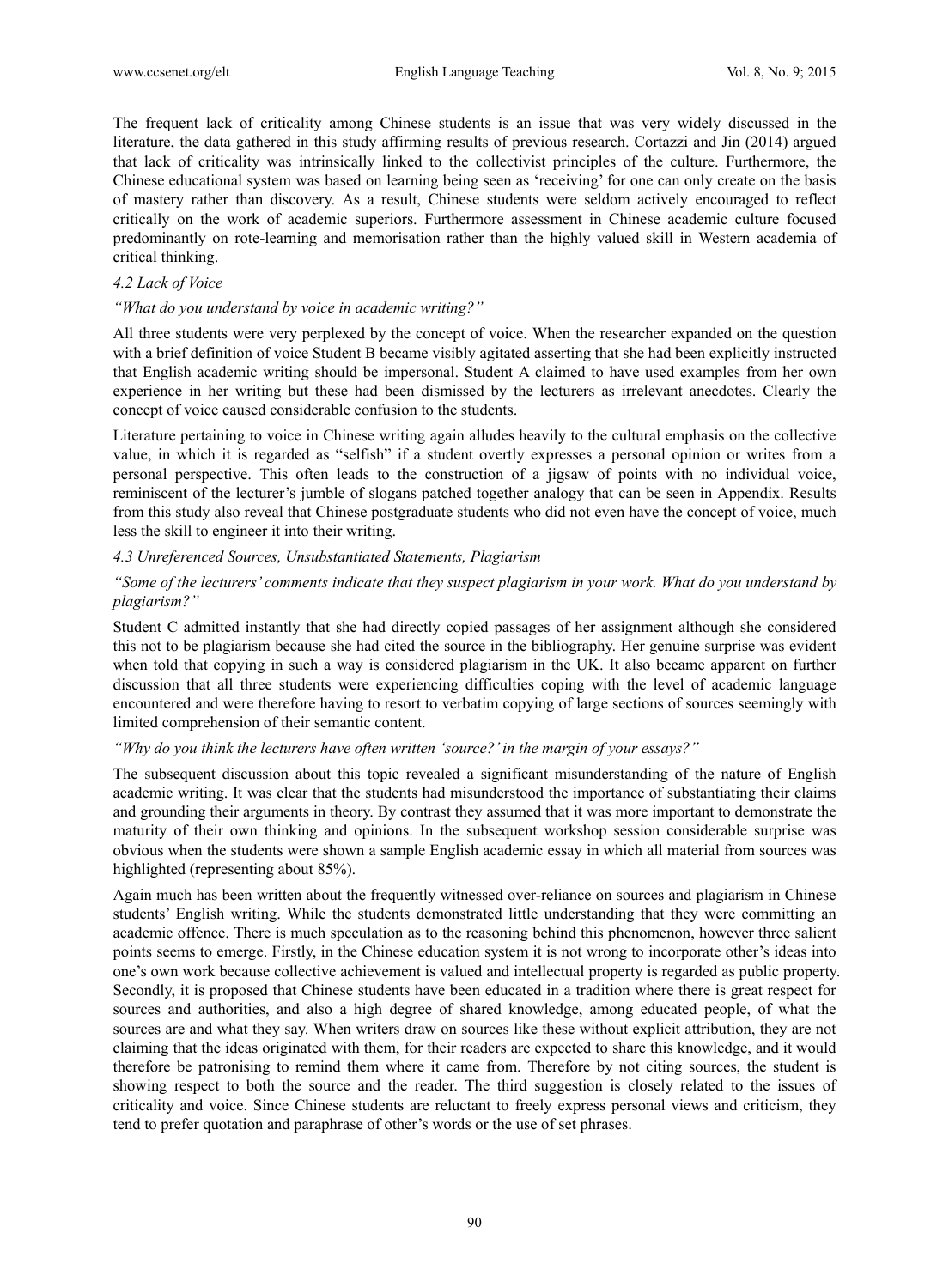#### *4.4 Inappropriate Referencing Conventions*

## *"Are you aware of the Harvard referencing system used at this university?"*

The subsequent discussion showed that students were aware of the Harvard referencing system but were clearly unaware of its importance in the UK academic environment. Student B voiced the issue that despite having had a formal workshop about referencing, this occurred during their induction week when their attention was on other, more pressing issues, of cultural and geographical adjustment and orientation.

#### *4.5 Lack of Clear Relevance and Focus*

## *"Why do you think the lecturers have written 'relevance' in the margins of your work?"*

While Student A freely admitted to not having properly read or understood the assignment briefs, Students B and C were at first adamant that the relevance of their content was clear to them, leading to the question:

#### *"Do you think you addressed the question directly?"*

The answer to this question by Student B was very interesting. She suggested that it was important to discuss related issues first before looking at the question itself. This was met with nods of agreement by the other two students. Wu and Rubin (2014, p153) considered this tendency in Chinese writing to originate from the Confucian principle of Zheng Min meaning "one first needs to call things by their proper name". In other words, Chinese students must first state the condition of composition (the what, when, how, and why) before approaching a theme. It is apparent that the lecturers had expected a more direct addressing of the set question.

As seen earlier, indirectness has been attributed to the influence of the ba gu wen although this has largely been discredited, some replacing it with the notion of differences in Chinese and Western views of self. It is argued that the fact that the Chinese concept of self is based on Confucian principles of collectivism makes directness in writing difficult. Others considered the issue from a less psychological but more, albeit related, rhetorical perspective and attribute indirectness to the conflict between English writing's use of topic sentence and the Chinese structural rule of "from surface to core" (Wu and Rubin, 2014, p154). Basing part of their research on the latter perspective, Wu and Rubin (2014) found a statistically significant difference in the placement of thesis statements between American and Taiwanese Higher Education students, Taiwanese tending to place thesis statements later in the text than American writers, which they assumed to be indicative of the perceived indirectness of sinophone writers.

#### *4.6 Inappropriate Academic Style*

## *"Why do you think you have been criticised for inappropriate style?"*

The answer to this question was simply that despite obtaining IELTS 6.5, due to a lack of contact with English academic sources, the student did not have a sufficiently developed linguistic sensitivity to style and register. Whilst she was aware that different English writing styles do exist, she was attempting to write fluently with her existing lexical and syntactic English knowledge.

## *4.7 Unclear Expression*

## *"How do you feel about studying in English?"*

All three students agreed that they had not anticipated the difficulties that they would face from linguistic difficulties. They found it difficult to follow lectures, extremely difficult to cope with the amount and level of academic reading that were required and concerned about the time took them to write academic essays.

#### *"How do you cope with these difficulties?"*

Student B replied that she stayed awake most of the night to read and do assignments although she realised that she was becoming exhausted. On further discussion the students seemed to be under the misconception that she was required to read and memorise all the books on their reading lists from cover to cover. Clearly from the interview, all three felt that their study skills were substantially underdeveloped. Arguably linked to linguistic difficulties are the issues of over reliance on sources and plagiarism.

## *4.8 Cohesive and Structural Weaknesses*

#### *"How do you link paragraphs and sections when you are writing?"*

This question again caused confusion among the students. Discussion followed which revealed that they had little understanding that they were required to link sections and paragraphs together explicitly. According to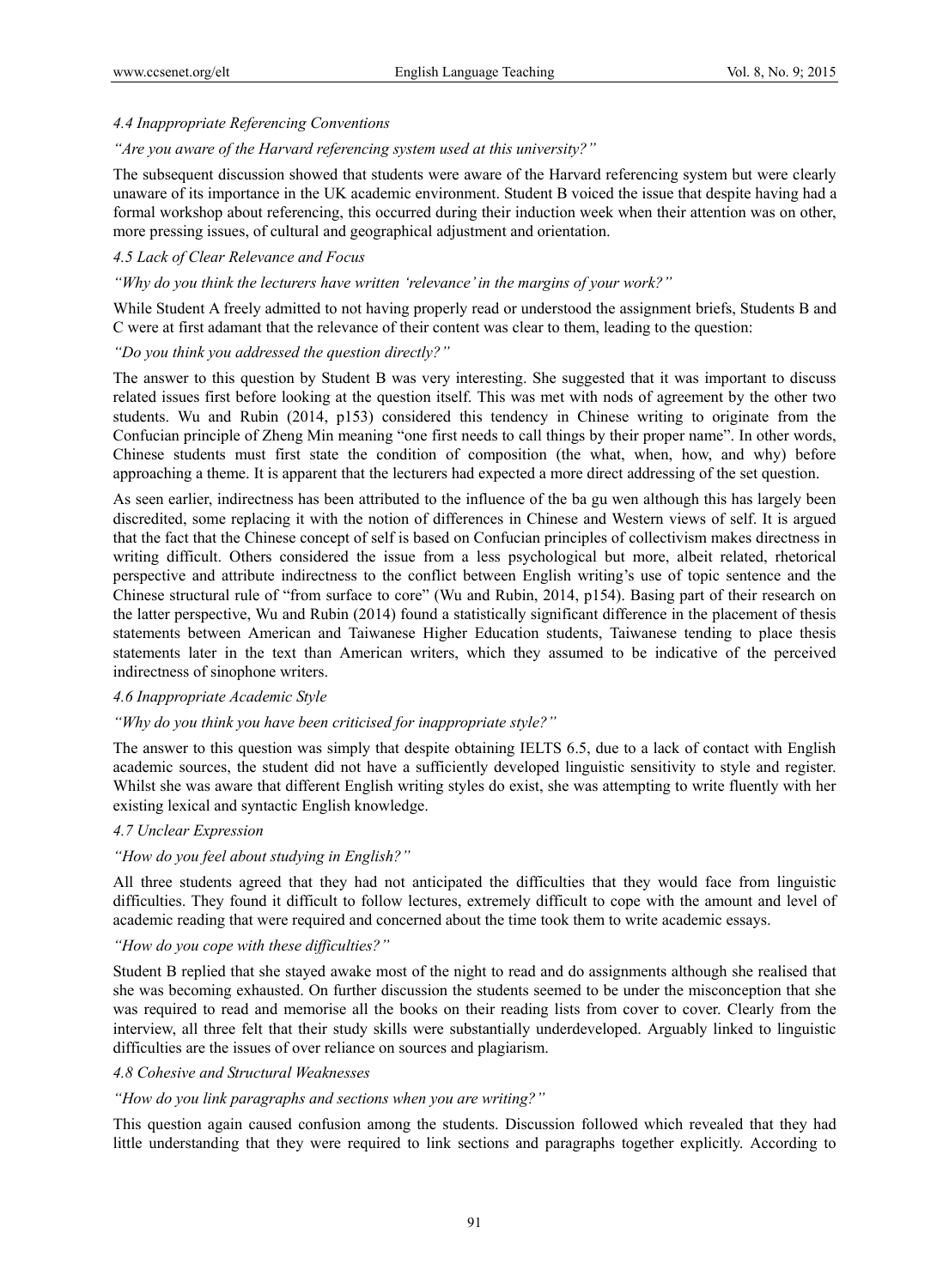Student B, Chinese lecturers should be able to follow the ideas without being directed as is common in English academic prose. Again this was considered to be unnecessary and even insulting for the reader. This raises the question of reader-writer responsibility. However Classical Chinese was a reader-responsible language (possibly from the influence of the ba gu wen), "Modern Chinese is more like English in that it is a writer-responsible language". This was echoed by Ramsay (2013) who stated that "modern Chinese composition textbooks in fact explicitly condemn indirection, digression, lack of paragraph unity, incoherence in thought". The student response in this study would indicate that how the Chinese and English concepts of writer responsibility and cohesion coincide is another problematic area.

#### **5. Conclusion**

This research study has demonstrated that significant mismatches do indeed exist between the academic essay writing expectations of the three Chinese postgraduate students and the three UK lecturers. As the influx of Chinese students into Anglophone educational institutions continues to grow, it is clear that researchers, particularly in UK, are recognising the increasing importance of addressing this issue. However, despite researchers' enthusiasm to apply cross-linguistic, cross-culture and contrastive rhetoric theory to difficulties faced by Chinese students, from the present research study it is apparent that the three students in question have very limited experience of extended writing both in Chinese and in English. Researchers in this field should not overlook Chinese students' possible naivety as writers in their search for a more glamorous explanation.

That being said however, the pedagogical implications of such research are far-reaching. The students themselves require a far greater understanding not only of what is expected of them, but also of how to meet these expectations in practice. Introducing them to criticality and plagiarism when they lack the schemata in which to contextualise such abstract concepts appears to lead to greater confusion and apprehension. It could be argued that trainers need to focus on the development of the schemata, of a Western self through practical exercises and clear examples. It seems equally important, although financially and logistically impractical, that international students are given the opportunity to acclimatise to the academic environment before commencing their chosen course. Interestingly the other two Chinese students in the cohort had participated on a pre-sessional course prior to their Masters course and, while their results were only marginal passes, had developed a far greater understanding of lecturer expectations as a result. Given the intensity and short-duration of UK Masters courses, it can be argued that an introductory pre-sessional course should be insisted upon by institutions for students with significantly contrastive educational backgrounds.

Training should however not be limited to the students. The frustration evident in the lecturer feedback in this study seems to come from a lack of understanding of the nature of the Chinese students' academic and cultural backgrounds. It is not uncommon to hear dismissive remarks from UK lecturers about Asian students' lack of class participation and reluctance to engage with the material that is presented to them. Perhaps with a greater understanding of the difficulties faced by such students, both parties would achieve far greater levels of satisfaction from the learning and teaching experience.

With regard to further research emerging as a result of the present study, it would be very interesting to carry out similar interviews with the same sample of students and to analyse lecturer feedback at various stages over the academic year. By carrying out such a longitudinal study, students' development and adjustment to the UK academic system could be measured yielding, potentially interesting results as to the individual or group internal strategies and external factors contributing to their success or failure.

#### **References**

- Cohen, L., & Manion, L., & Morrison, K. (2003). *Research methods in education* (5th ed.). London: RoutledgeFalmer.
- Collis, J., & Hussey, R. (2013). *Business research* (2nd ed.). Basingstoke: Palgrave Macmillan.
- Connor, U. (1996). *Contrastive rhetoric: Cross-cultural aspects of second-language writing*. USA: Cambridge University Press. http://dx.doi.org/10.1017/CBO9781139524599
- Cortazzi, M., & Jin, L. (2014). *Cultures of learning: Language classrooms in china*. In H. Coleman (Ed.). Cambridge: Cambridge University Press.
- Ferris, D. R., Pezone, S., Tade, C. R., & Tinti, S. (1997). Teacher commentary on student writing: Descriptions and implications. *Journal of Second Language Writing, 6*(2), 155-182.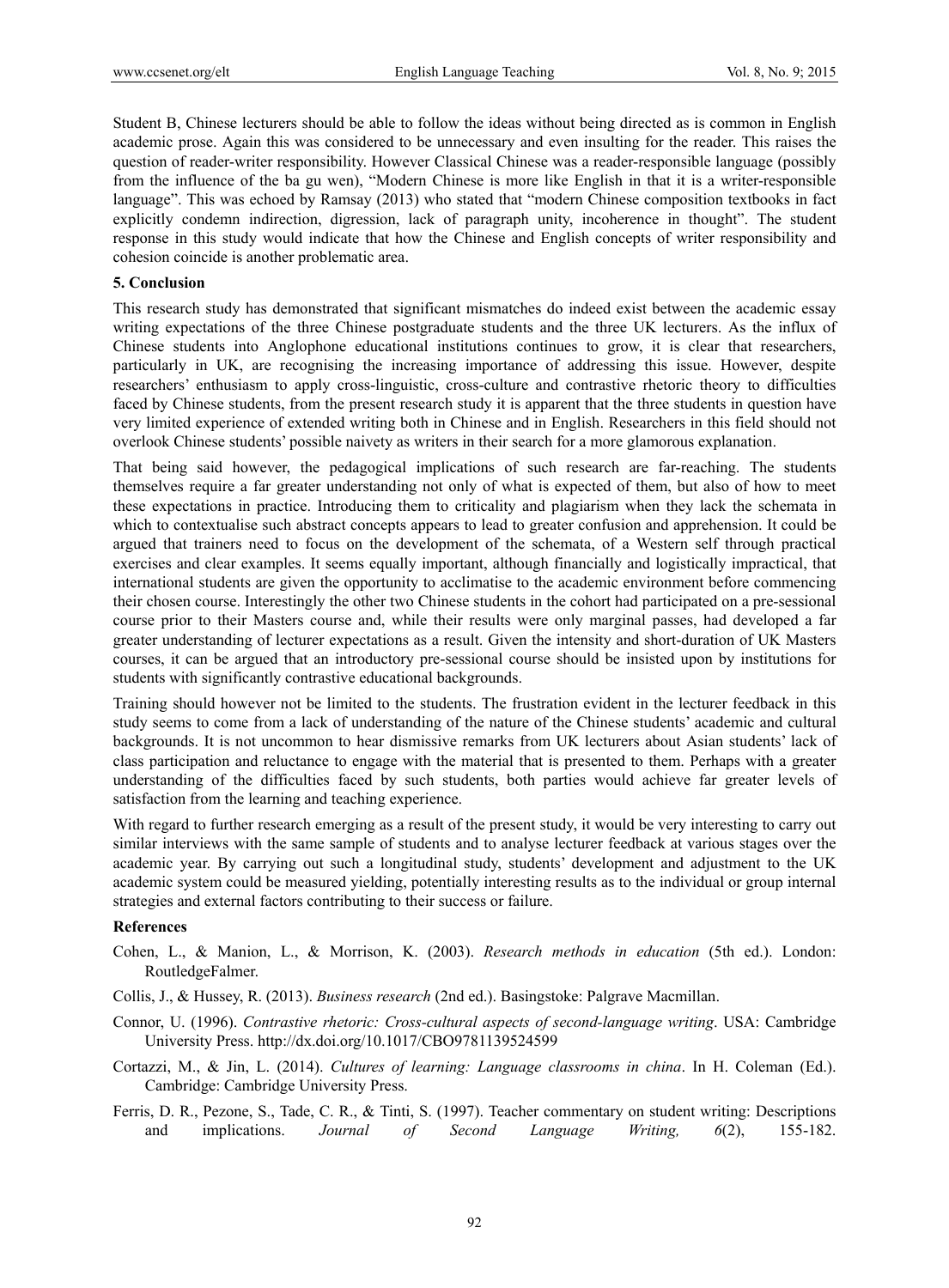http://dx.doi.org/10.1016/S1060-3743(97)90032-1

- Hofstede, G. (1986). Cultural differences in teaching and learning. *International Journal of Intercultural Relations, 10*(3) 301-320. http://dx.doi.org/10.1016/0147-1767(86)90015-5
- Kaplan, R. B (1966) Cultural thought patterns. *Intercultural Education Language Learning, 16*(1), 1-20. http://dx.doi.org/10.1111/j.1467-1770.1966.tb00804.x
- Kirkpatrick, A. (1997). Traditional Chinese text structures and their influence on the writing in Chinese and English of contemporary mainland Chinese students. *Journal of Second Language Writing, 6*(3), 223-244. http://dx.doi.org/10.1016/S1060-3743(97)90013-8
- Mohan, B. A., & LO, W. (1985). Academic writing and Chinese students: transfer and developmental factors. *TESOL Quarterly, 19*(3), 515-534. http://dx.doi.org/10.2307/3586276
- O'Connell, F., & Jin, L. (2015). *A structural model of literature review: an Analysis of Chinese postgraduate students' writing*. BALEAP PIM Report.
- Ramsay, G. (2013). Rhetorical styles and newstexts: a Contrastive analysis of rhetorical relations in Chinese and Australian news-journal text. *ASAA e-journal of Asian Linguistics and Language Teaching, 1*. Retrieved from: http://www.arts.unsw.edu.au/languages/asaa\_ejournal.
- Saunders, M., Lewis, P., & Thornhill, A. (2003). *Research methods for business students* (3rd ed.), Harlow: Financial Times Prentice Hall.
- Smith, P. J., & Smith, S. N. (1999). Differences between Chinese and Australian students: some implications for distance educators. *Distance Learning, 20*(1), 64-80. http://dx.doi.org/10.1080/0158791990200106
- Strauss, A., & Corbin, J. (1990). *Basics of qualitative research: Grounded theory procedures and techniques*. London: Sage Publications.
- Wu, S. Y., & Rubin, D. L. (2014). Evaluating the impact of collectivism and individualism on argumentative writing by Chinese and North American college students. *Research in the Teaching of English, 35*, 148-178.
- Young, L. W. L. (1994). *Crosstalk and culture in Sino-American communication*. Cambridge: Cambridge University Press. http://dx.doi.org/10.1017/CBO9780511519901

## **Appendix**

Analysis of lecturer feedback

The following table consists of a breakdown of the comments by each lecturer on each student's written work. Based on this summary, eight categories of negative comment were identified and are discussed below.

| Comment                                               | Category       |
|-------------------------------------------------------|----------------|
| Student A - Lecturer 1                                |                |
| descriptive                                           |                |
| no critical discussion                                |                |
| little academic support or critique/ under referenced | 3              |
| use of unsubstantiated sweeping statements            | 3              |
| lack of theoretical framework                         | 3              |
| relevance of essay to set question unclear            | 5              |
| lack of links to previous points                      | 8              |
| difficult to follow ideas                             | 7/8            |
| problems with referencing conventions                 | $\overline{4}$ |
| Student A - Lecturer 2                                |                |
| does not identify sources                             | 3              |
| descriptive                                           |                |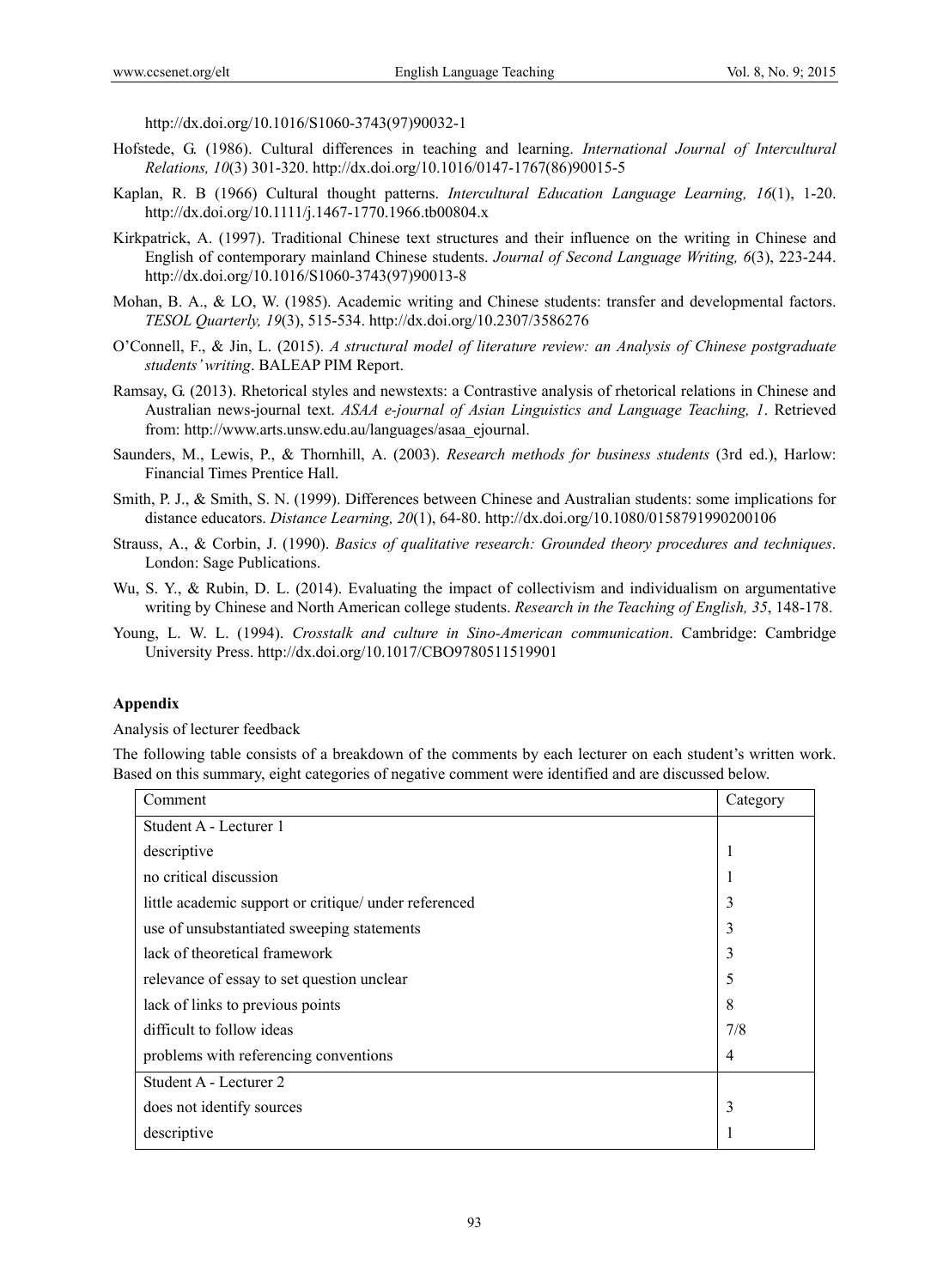| lack of depth                                                          | 1              |
|------------------------------------------------------------------------|----------------|
| poor referencing                                                       | 4              |
| relevance to set question unclear                                      | 5              |
| must identify alternative perspectives in order to develop an argument | 1              |
| shows little understanding of the issues                               | 1/5            |
| Student A - Lecturer 3                                                 |                |
| not the paper that was asked for                                       | 5              |
| unfocused                                                              | 5              |
| use of lists and bullet points - descriptive                           | 1/6            |
| poor understanding of referencing conventions                          | $\overline{4}$ |
| Student B - Lecturer 1                                                 |                |
| lack of relevance                                                      | 5              |
| missed the point as to what was expected                               | 5              |
| not addressing the question                                            | 5              |
| poor referencing                                                       | $\overline{4}$ |
| Student B - Lecturer 2                                                 |                |
| style changes, not sure which words are your own                       | 3              |
| references not given                                                   | 3              |
| lack of focus                                                          | 5              |
| little sense of your own voice                                         | $\overline{2}$ |
| poor referencing                                                       | 4              |
| Student B - Lecturer 3                                                 |                |
| failed to engage with the ideas of the unit                            | 1/5            |
| superficial                                                            | 1              |
| poor structure                                                         | 8              |
| unreferenced material                                                  | 3              |
| unfocused and relevance to question unclear                            | 5              |
| inadequate sources cited                                               | 3              |
| failure to ground in theory                                            | 3              |
| examples used but unclear how they support the argument                | 5              |
| inappropriate use of bullet points                                     | 1/6            |
| Student C - Lecturer 1                                                 |                |
| materials underused                                                    | 3              |
| need sources to support comments                                       | 3              |
| unclear wording                                                        | 7              |
| not focusing on set question                                           | 5              |
| inappropriate citation conventions                                     | 4              |
| not using own words                                                    | 3              |
| relevance of material unclear                                          | 5              |
| inappropriate style                                                    | 6              |